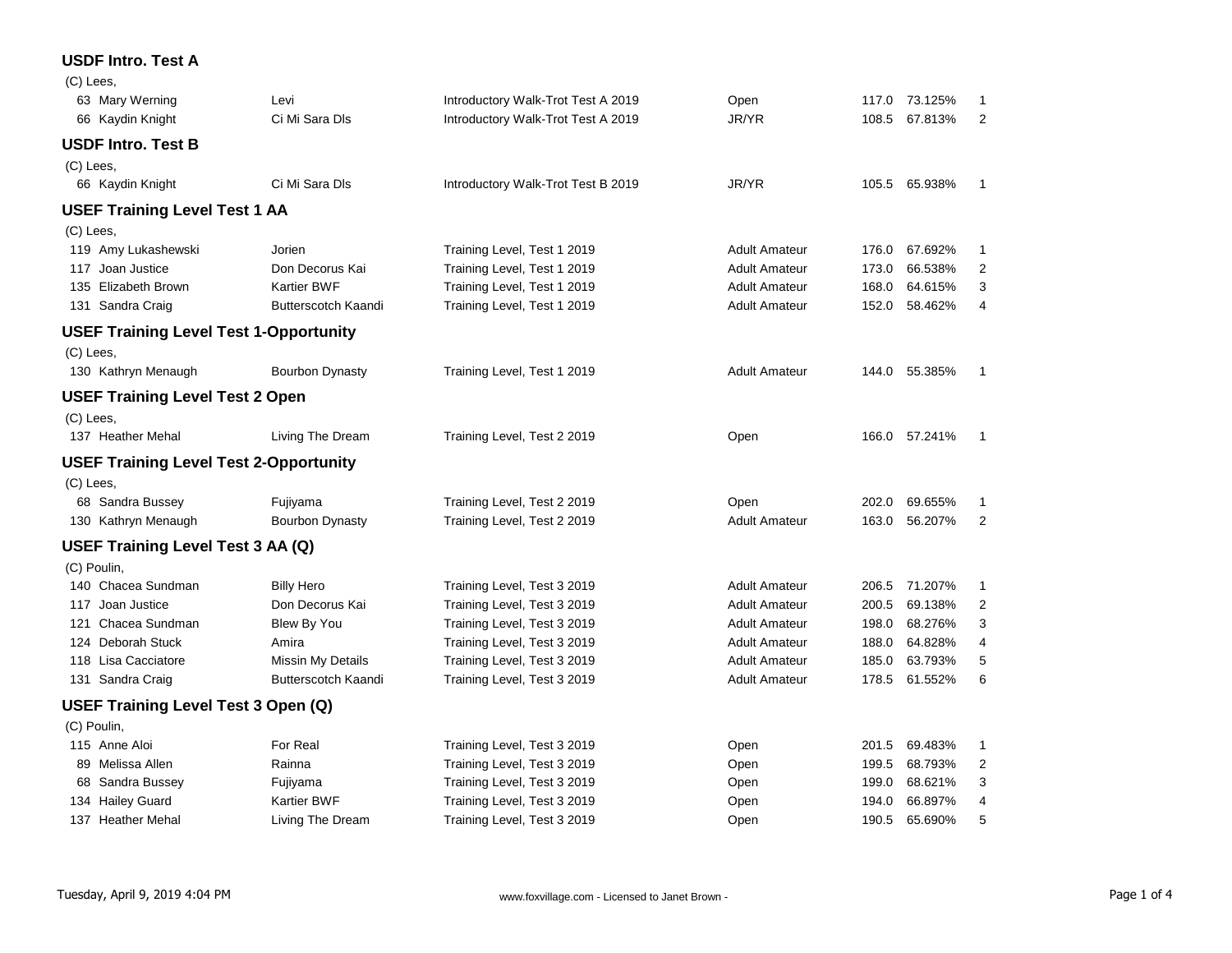## **USEF First Level Test 1 AA**

#### $(C)$  Lees

| 142 Ken Maginnis                    | Raubritter                  | First Level, Test 1 2019  | <b>Adult Amateur</b> | 188.0 | 64.828%       | 1                       |
|-------------------------------------|-----------------------------|---------------------------|----------------------|-------|---------------|-------------------------|
| 141 Emily Black                     | Wishbone                    | First Level, Test 1 2019  | <b>Adult Amateur</b> | 184.0 | 63.448%       | 2                       |
| 133 Mary Kadar                      | Royal Pain Wp               | First Level, Test 1 2019  | <b>Adult Amateur</b> | 179.0 | 61.724%       | 3                       |
| 69 Mary Bontreger                   | Fearghus                    | First Level, Test 1 2019  | <b>Adult Amateur</b> | 177.0 | 61.034%       | 4                       |
| 73 Sheryl Kursar                    | Fabrileux                   | First Level, Test 1 2019  | <b>Adult Amateur</b> | 169.5 | 58.448%       | 5                       |
| 124 Deborah Stuck                   | Amira                       | First Level, Test 1 2019  | <b>Adult Amateur</b> | 149.0 | 51.379%       | 6                       |
| <b>USEF First Level Test 1 Open</b> |                             |                           |                      |       |               |                         |
| (C) Lees,                           |                             |                           |                      |       |               |                         |
| 72 Brett Ingram                     | <b>Xena Warrior Princes</b> | First Level, Test 1 2019  | Open                 | 198.0 | 68.276%       | 1                       |
| 94 Melanie Mullens                  | Lemmy                       | First Level, Test 1 2019  | Open                 | 197.0 | 67.931%       | $\overline{2}$          |
| 149 Jill Allard                     | Shadowfax                   | First Level, Test 1 2019  | Open                 | 173.5 | 59.828%       | 3                       |
| <b>USEF First Level Test 2 AA</b>   |                             |                           |                      |       |               |                         |
| (C) Lees,                           |                             |                           |                      |       |               |                         |
| 64 Anne Wilson                      | Call Me Waylon              | First Level, Test 2 2019  | <b>Adult Amateur</b> |       | 252.5 72.143% | 1                       |
| 73 Sheryl Kursar                    | Fabrileux                   | First Level, Test 2 2019  | <b>Adult Amateur</b> | 203.0 | 58.000%       | $\overline{2}$          |
| <b>USEF First Level Test 2 Open</b> |                             |                           |                      |       |               |                         |
| (C) Lees,                           |                             |                           |                      |       |               |                         |
| 72 Brett Ingram                     | <b>Xena Warrior Princes</b> | First Level, Test 2 2019  | Open                 | 228.0 | 65.143%       | $\overline{1}$          |
| USEF First Level Test 3 AA (Q)      |                             |                           |                      |       |               |                         |
| (C) Poulin,                         |                             |                           |                      |       |               |                         |
| 144 Sue Hopkins                     | Galaxy                      | First Level, Test 3 2019  | <b>Adult Amateur</b> |       | 259.5 72.083% | 1                       |
| 64 Anne Wilson                      | Call Me Waylon              | First Level, Test 3 2019  | <b>Adult Amateur</b> | 258.5 | 71.806%       | $\overline{c}$          |
| 90 Julie Pierpoint                  | Frasier                     | First Level, Test 3 2019  | <b>Adult Amateur</b> | 258.5 | 71.806%       | 3                       |
| 141 Emily Black                     | Wishbone                    | First Level, Test 3 2019  | <b>Adult Amateur</b> | 243.0 | 67.500%       | 4                       |
| 139 Denise Potts                    | Trebuchet                   | First Level, Test 3 2019  | <b>Adult Amateur</b> | 234.0 | 65.000%       | 5                       |
| 133 Mary Kadar                      | Royal Pain Wp               | First Level, Test 3 2019  | <b>Adult Amateur</b> | 207.5 | 57.639%       | 6                       |
| USEF First Level Test 3 Open (Q)    |                             |                           |                      |       |               |                         |
| (C) Poulin,                         |                             |                           |                      |       |               |                         |
| 138 Stacey Hastings                 | Mynke V.d. Zoggelsestraat   | First Level, Test 3 2019  | Open                 | 252.0 | 70.000%       | 1                       |
| 89 Melissa Allen                    | Rainna                      | First Level, Test 3 2019  | Open                 | 247.5 | 68.750%       | $\overline{\mathbf{c}}$ |
| 149<br>Jill Allard                  | Shadowfax                   | First Level, Test 3 2019  | Open                 | 232.0 | 64.444%       | 3                       |
| 95 Melanie Mullens                  | Laissez Faire               | First Level, Test 3 2019  | Open                 | 229.0 | 63.611%       | 4                       |
| <b>USEF Second Level Test 1 AA</b>  |                             |                           |                      |       |               |                         |
| (C) Lees,                           |                             |                           |                      |       |               |                         |
| 99 Monika Schnacke                  | Dark Lady                   | Second Level, Test 1 2019 | <b>Adult Amateur</b> | 260.0 | 70.270%       | 1                       |
| <b>Tina Cook</b><br>98              | Carbonero Xcvi              | Second Level, Test 1 2019 | <b>Adult Amateur</b> | 245.5 | 66.351%       | $\overline{\mathbf{c}}$ |
| 139 Denise Potts                    | Trebuchet                   | Second Level, Test 1 2019 | <b>Adult Amateur</b> | 228.0 | 61.622%       | 3                       |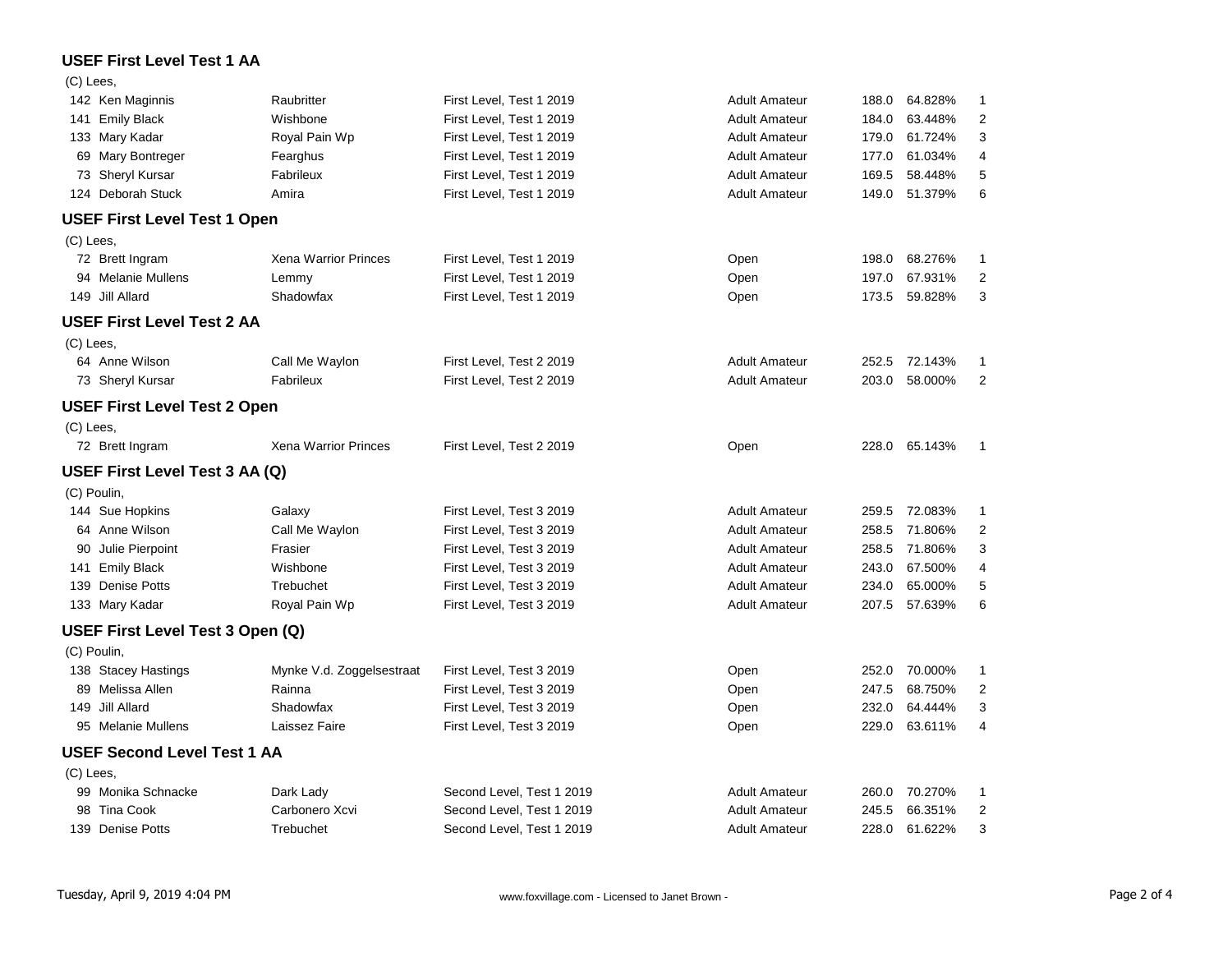# **USEF Second Level Test 1 Open**

| (C) Lees,                            |                     |                           |                      |       |         |                |
|--------------------------------------|---------------------|---------------------------|----------------------|-------|---------|----------------|
| 75 Patti Johnson                     | Say Wat             | Second Level, Test 1 2019 |                      | 236.0 | 63.784% | 1              |
| 120 Deborah W. Moynihan              | Elita ENF           | Second Level, Test 1 2019 | Open                 | 187.5 | 50.676% | $\overline{2}$ |
| <b>USEF Second Level Test 2 AA</b>   |                     |                           |                      |       |         |                |
| (C) Lees,                            |                     |                           |                      |       |         |                |
| 70 Frances Van Dolah                 | <b>Bird in Hand</b> | Second Level, Test 2 2019 | <b>Adult Amateur</b> | 233.0 | 56.829% | 1              |
| <b>USEF Second Level Test 2 Open</b> |                     |                           |                      |       |         |                |
| (C) Poulin,                          |                     |                           |                      |       |         |                |
| 75 Patti Johnson                     | Say Wat             | Second Level, Test 2 2019 |                      | 251.5 | 61.341% | 1              |
| 120 Deborah W. Moynihan              | Elita ENF           | Second Level, Test 2 2019 | Open                 | 227.0 | 55.366% | 2              |
| USEF Second Level Test 3 AA (Q)      |                     |                           |                      |       |         |                |
| (C) Lees,                            |                     |                           |                      |       |         |                |
| 93 Danielle Hewitt                   | <b>Jett Stream</b>  | Second Level, Test 3 2019 | <b>Adult Amateur</b> | 258.5 | 61.548% | 1              |
| 70 Frances Van Dolah                 | Bird in Hand        | Second Level, Test 3 2019 | <b>Adult Amateur</b> | 236.5 | 56.310% | 2              |
| USEF Second Level Test 3 Open (Q)    |                     |                           |                      |       |         |                |
| (C) Lees,                            |                     |                           |                      |       |         |                |
| 145 Cody Armstrong                   | Galaxy              | Second Level, Test 3 2019 | Open                 | 279.5 | 66.548% | 1              |
| 127 Jessica Schultz                  | Into Thin Air       | Second Level, Test 3 2019 | Open                 | 262.5 | 62.500% | $\overline{2}$ |
| <b>Third Level Test 1 AA</b>         |                     |                           |                      |       |         |                |
| (C) Poulin,                          |                     |                           |                      |       |         |                |
| 77 Monika Schnacke                   | <b>Ladies First</b> | Third Level, Test 1 2019  | <b>Adult Amateur</b> | 254.0 | 68.649% | 1              |
| 74 Campbell Brasington               | Chamonix            | Third Level, Test 1 2019  | <b>Adult Amateur</b> | 242.0 | 65.405% | $\overline{2}$ |
| <b>Third Level Test 1 Open</b>       |                     |                           |                      |       |         |                |
| (C) Lees,                            |                     |                           |                      |       |         |                |
| 147 Stacey Hastings                  | Fozarina            | Third Level, Test 1 2019  | Open                 | 270.0 | 72.973% | 1              |
| 125 Stacey Hastings                  | Silencio Brh        | Third Level, Test 1 2019  | Open                 | 228.0 | 61.622% | $\overline{c}$ |
| 74 Campbell Brasington               | Chamonix            | Third Level, Test 1 2019  | <b>Adult Amateur</b> | 222.0 | 60.000% | 3              |
| 71 Brett Ingram                      | Cosmos              | Third Level, Test 1 2019  | Open                 | 208.0 | 56.216% | 4              |
| Third Level Test 3 AA (Q)            |                     |                           |                      |       |         |                |
| (C) Poulin,                          |                     |                           |                      |       |         |                |
| 116 Kimberly Clark                   | Duvaldez            | Third Level, Test 3 2019  | <b>Adult Amateur</b> | 280.0 | 70.000% | 1              |
| 122 Eva Lynn Finlon                  | Rohan               | Third Level, Test 3 2019  | <b>Adult Amateur</b> | 276.5 | 69.125% | $\overline{c}$ |
| 123 Jessica Mccaskill                | Filander            | Third Level, Test 3 2019  | <b>Adult Amateur</b> | 272.0 | 68.010% | 3              |
| Third Level Test 3 Open (Q)          |                     |                           |                      |       |         |                |
| (C) Poulin,                          |                     |                           |                      |       |         |                |
| 125 Stacey Hastings                  | Silencio Brh        | Third Level, Test 3 2019  | Open                 | 275.0 | 68.750% | 1              |
| 96 Cody Armstrong                    | <b>Ladies First</b> | Third Level, Test 3 2019  | Open                 | 267.5 | 66.875% | $\overline{2}$ |
| 79 Shannon Hines                     | Skywalker           | Third Level, Test 3 2019  | Open                 | 244.5 | 61.125% | 3              |